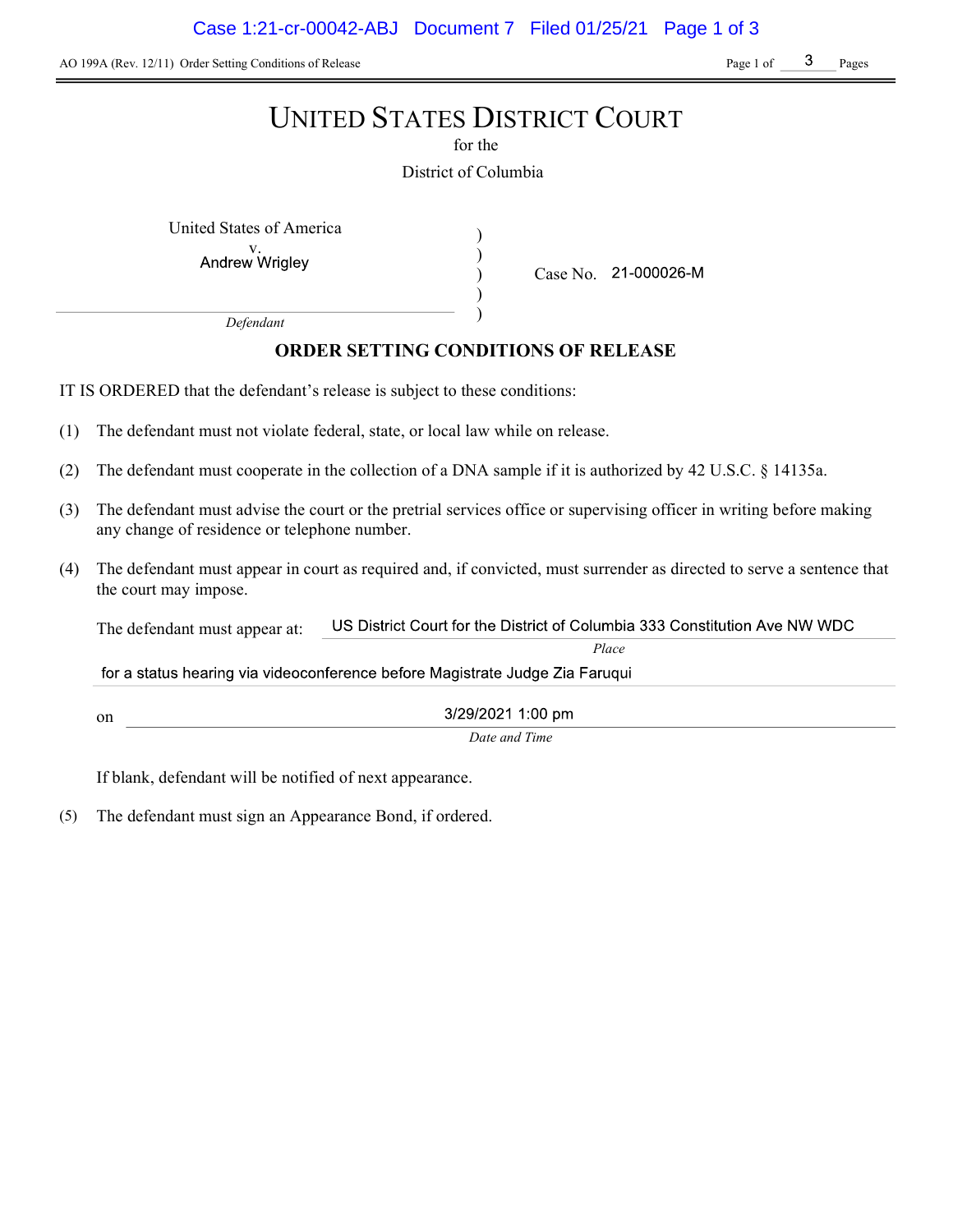AO 199B (Rev. 12/11) Additional Conditions of Release Page 2 of 3 Pages

ADDITIONAL CONDITIONS OF RELEASE IT IS FURTHER ORDERED that the defendant's release is subject to the conditions marked below: ( ) (6) The defendant is placed in the custody of: Person or organization Address (only if above is an organization) City and state Tel. No. who agrees to (a) supervise the defendant, (b) use every effort to assure the defendant's appearance at all court proceedings, and (c) notify the court immediately if the defendant violates a condition of release or is no longer in the custodian's custody. Signed: Custodian Date  $(\times)$  (7) The defendant must:  $(X)$  (a) submit to supervision by and report for supervision to the District of Columbia Pretrial Services Agency, telephone number (202) 442-1000, no later than 01/28/2021 (b) continue or actively seek employment. ( ) (c) continue or start an education program. ( ) (d) surrender any passport to: ( ) (e) not obtain a passport or other international travel document.  $(\times)$  (f) abide by the following restrictions on personal association, residence, or travel: Advise PSA if you travel outside of M.D. of ( ) ( g) avoid all contact, directly or indirectly, with any person who is or may be a victim or witness in the investigation or prosecution, including: ( ) (h) get medical or psychiatric treatment: (i) return to custody each at o'clock after being released at o'clock for employment, schooling, or the following purposes: ( ) (j) maintain residence at a halfway house or community corrections center, as the pretrial services office or supervising officer considers necessary.  $(X)$  (k) not possess a firearm, destructive device, or other weapon. (1) not use alcohol () at all () excessively. ( ) (m) not use or unlawfully possess a narcotic drug or other controlled substances defined in 21 U.S.C. § 802, unless prescribed by a licensed medical practitioner. ( ) (n) submit to testing for a prohibited substance if required by the pretrial services office or supervising officer. Testing may be used with random frequency and may include urine testing, the wearing of a sweat patch, a remote alcohol testing system, and/or any form of prohibited substance screening or testing. The defendant must not obstruct, attempt to obstruct, or tamper with the efficiency and accuracy of prohibited substance screening or testing. ( ) (o) participate in a program of inpatient or outpatient substance abuse therapy and counseling if directed by the pretrial services office or supervising officer. ( ) (p) participate in one of the following location restriction programs and comply with its requirements as directed.  $($   $)$  (i) Curfew. You are restricted to your residence every day () from to , or () as directed by the pretrial services office or supervising officer; or  $($ ) (ii) Home Detention. You are restricted to your residence at all times except for employment; education; religious services; medical, substance abuse, or mental health treatment; attorney visits; court appearances; court-ordered obligations; or other activities approved in advance by the pretrial services office or supervising officer; or ( ) (iii) Home Incarceration. You are restricted to 24-hour-a-day lock-down at your residence except for medical necessities and court appearances or other activities specifically approved by the court. ( ) (q) submit to location monitoring as directed by the pretrial services office or supervising officer and comply with all of the program requirements and instructions provided. ( ) You must pay all or part of the cost of the program based on your ability to pay as determined by the pretrial services office or supervising officer. ( ) (r) report as soon as possible, to the pretrial services office or supervising officer, every contact with law enforcement personnel, including arrests, questioning, or traffic stops.  $(x)$  (s) Report to PSA weekly by telephone (call 202-442-1000); Verify address with PSA; Stay out of D.C. except for Court, meetings with attorney, or PSA business.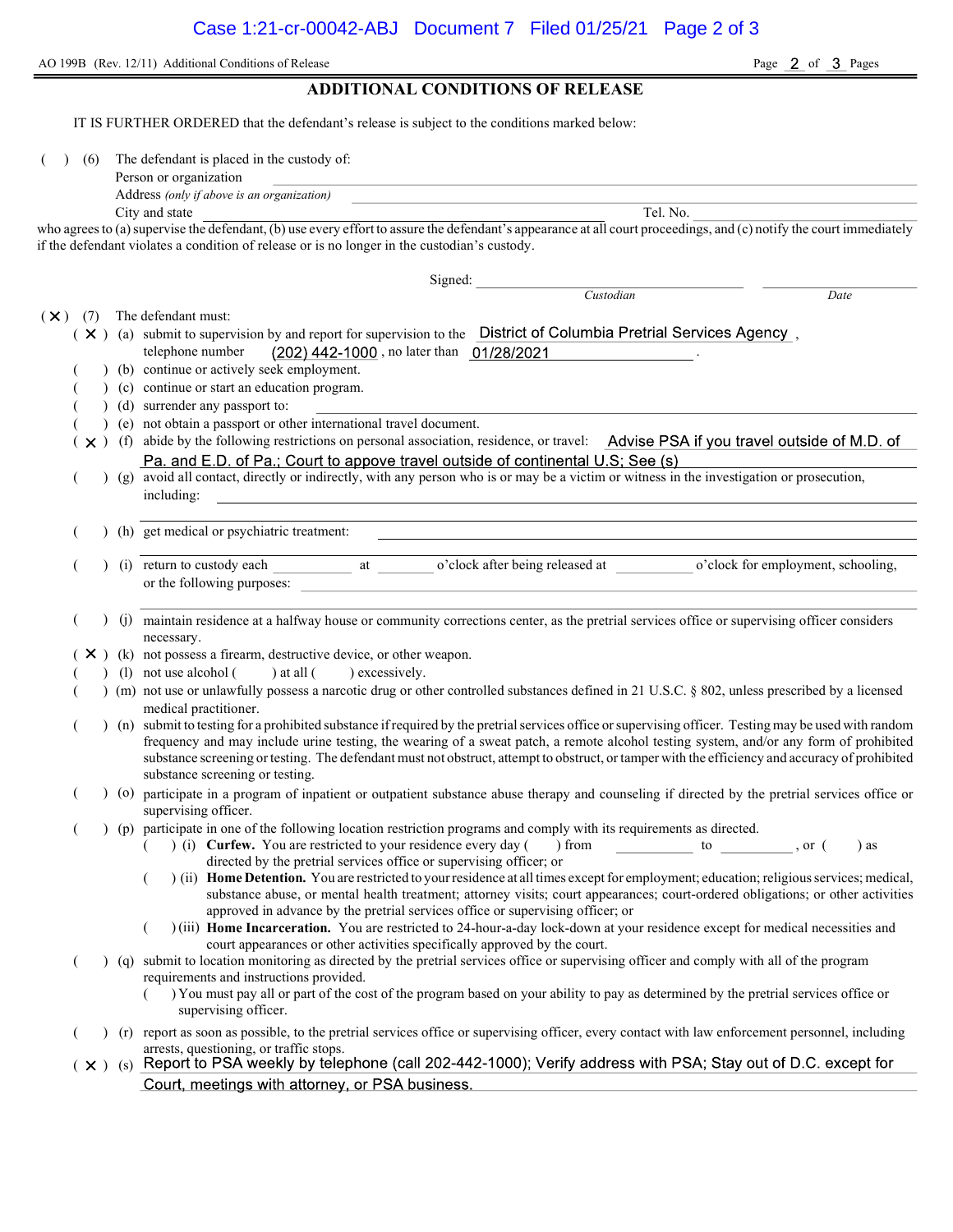### ADVICE OF PENALTIES AND SANCTIONS

### TO THE DEFENDANT:

#### YOU ARE ADVISED OF THE FOLLOWING PENALTIES AND SANCTIONS:

Violating any of the foregoing conditions of release may result in the immediate issuance of a warrant for your arrest, a revocation of your release, an order of detention, a forfeiture of any bond, and a prosecution for contempt of court and could result in imprisonment, a fine, or both.

While on release, if you commit a federal felony offense the punishment is an additional prison term of not more than ten years and for a federal misdemeanor offense the punishment is an additional prison term of not more than one year. This sentence will be consecutive (i.e., in addition to) to any other sentence you receive.

It is a crime punishable by up to ten years in prison, and a \$250,000 fine, or both, to: obstruct a criminal investigation; tamper with a witness, victim, or informant; retaliate or attempt to retaliate against a witness, victim, or informant; or intimidate or attempt to intimidate a witness, victim, juror, informant, or officer of the court. The penalties for tampering, retaliation, or intimidation are significantly more serious if they involve a killing or attempted killing.

If, after release, you knowingly fail to appear as the conditions of release require, or to surrender to serve a sentence,

- you may be prosecuted for failing to appear or surrender and additional punishment may be imposed. If you are convicted of: (1) an offense punishable by death, life imprisonment, or imprisonment for a term of fifteen years or more – you will be fined
	- not more than \$250,000 or imprisoned for not more than 10 years, or both;
	- (2) an offense punishable by imprisonment for a term of five years or more, but less than fifteen years you will be fined not more than \$250,000 or imprisoned for not more than five years, or both;
	- (3) any other felony you will be fined not more than \$250,000 or imprisoned not more than two years, or both;
	- (4) a misdemeanor you will be fined not more than \$100,000 or imprisoned not more than one year, or both.

A term of imprisonment imposed for failure to appear or surrender will be consecutive to any other sentence you receive. In addition, a failure to appear or surrender may result in the forfeiture of any bond posted.

### Acknowledgment of the Defendant

I acknowledge that I am the defendant in this case and that I am aware of the conditions of release. I promise to obey all conditions of release, to appear as directed, and surrender to serve any sentence imposed. I am aware of the penalties and sanctions set forth above.

Acknowledged on the Record

Defendant's Signature

City and State

### Directions to the United States Marshal

 $($   $J)$  The defendant is ORDERED released after processing.

) The United States marshal is ORDERED to keep the defendant in custody until notified by the clerk or judge that the defendant has posted bond and/or complied with all other conditions for release. If still in custody, the defendant must be produced before the appropriate judge at the time and place specified.

Grahaltform

Digitally signed by G. Michael Harvey Date: 2021.01.26 08:41:22 -05'00'

1/26/2021 Date:

Judicial Officer's Signature

G. Michael Harvey, U.S. Magistrate Judge

Printed name and title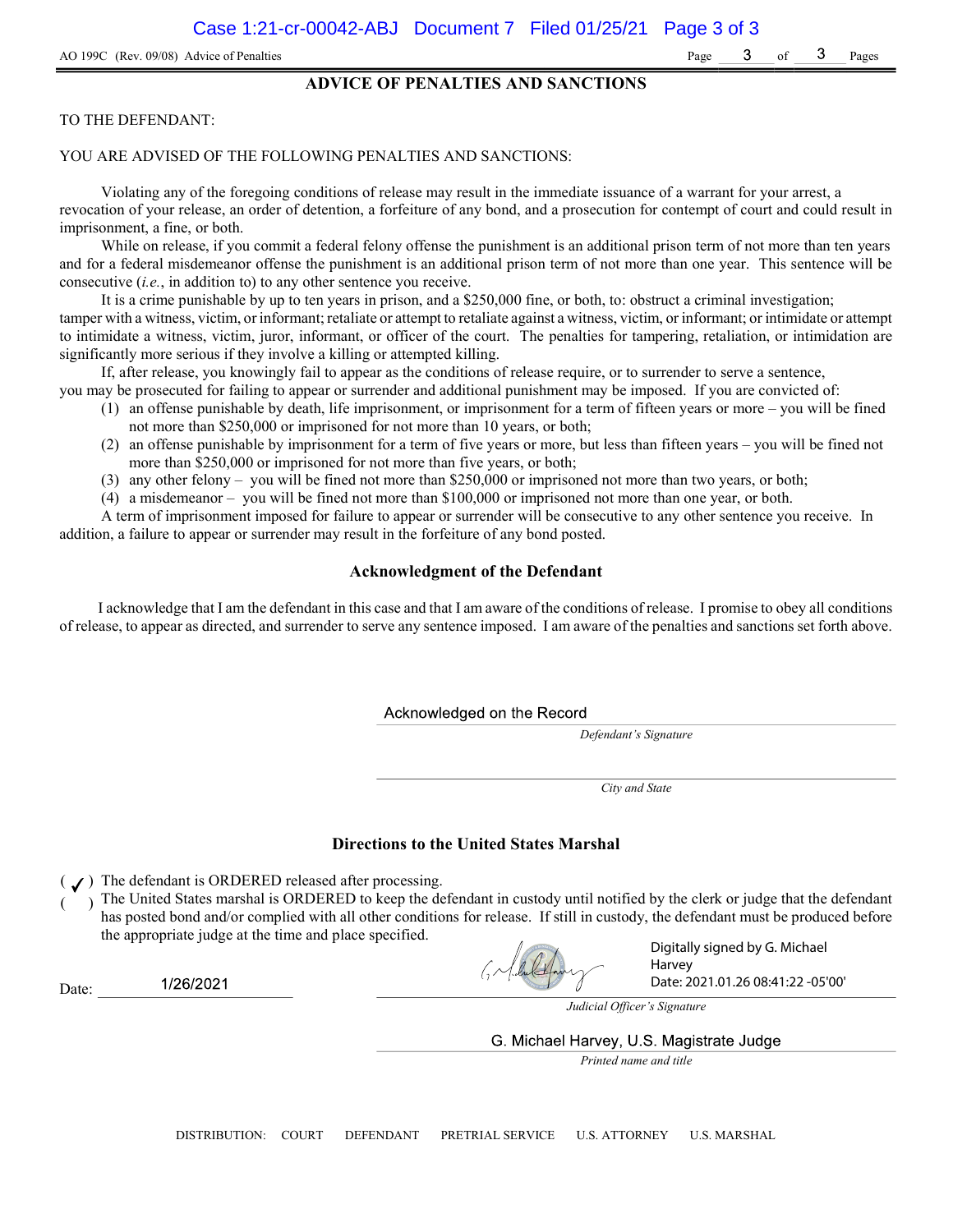AO 98 (Rev. 12/11) Appearance Bond

# UNITED STATES DISTRICT COURT

for the

) ) ) )

District of Columbia

United States of America )

Andrew Wrigley

Case No. 21-MJ-26 (1)

Defendant

## APPEARANCE BOND

### Defendant's Agreement

I, Andrew Wrigley *(defendant)*, agree to follow every order of this court, or any court that considers this case, and I further agree that this bond may be forfeited if I fail:

 $(X)$  to appear for court proceedings;<br> $(X)$  if convicted, to surrender to serv

 $(X)$  if convicted, to surrender to serve a sentence that the court may impose; or  $(X)$  to comply with all conditions set forth in the Order Setting Conditions of R

to comply with all conditions set forth in the Order Setting Conditions of Release.

## Type of Bond

 $(X)$  (1) This is a personal recognizance bond.

(2) This is an unsecured bond of \$

 $($   $)$  (3) This is a secured bond of \$, secured by:

 $($  ) (a)  $\$  , in cash deposited with the court.

( ) (b) the agreement of the defendant and each surety to forfeit the following cash or other property (describe the cash or other property, including claims on it  $-$  such as a lien, mortgage, or loan  $-$  and attach proof of ownership and value):

If this bond is secured by real property, documents to protect the secured interest may be filed of record.

( $\)$  (c) a bail bond with a solvent surety *(attach a copy of the bail bond, or describe it and identify the surety)*:

### Forfeiture or Release of the Bond

Forfeiture of the Bond. This appearance bond may be forfeited if the defendant does not comply with the above agreement. The court may immediately order the amount of the bond surrendered to the United States, including the security for the bond, if the defendant does not comply with the agreement. At the request of the United States, the court may order a judgment of forfeiture against the defendant and each surety for the entire amount of the bond, including interest and costs.